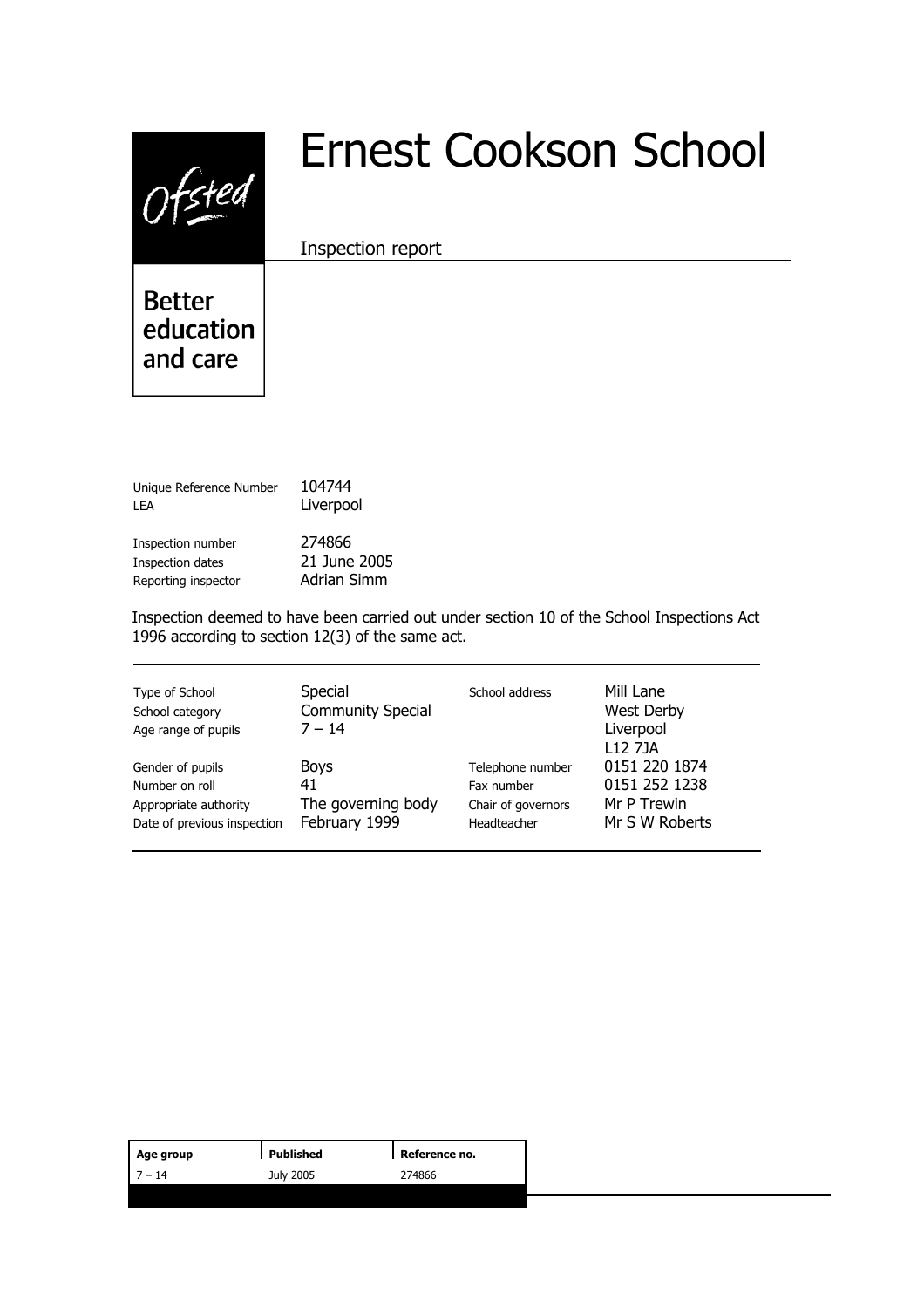© Crown copyright 2005

Website: www.ofsted.gov.uk

This document may be reproduced in whole or in part for non-commercial educational purposes, provided that the information quoted is reproduced without adaptation and the source and date of publication are stated.

Further copies of this report are obtainable from the school. Under the School Inspections Act 1996, the school must provide a copy of this report free of charge to certain categories of people. A charge not exceeding the full cost of reproduction may be made for any other copies supplied.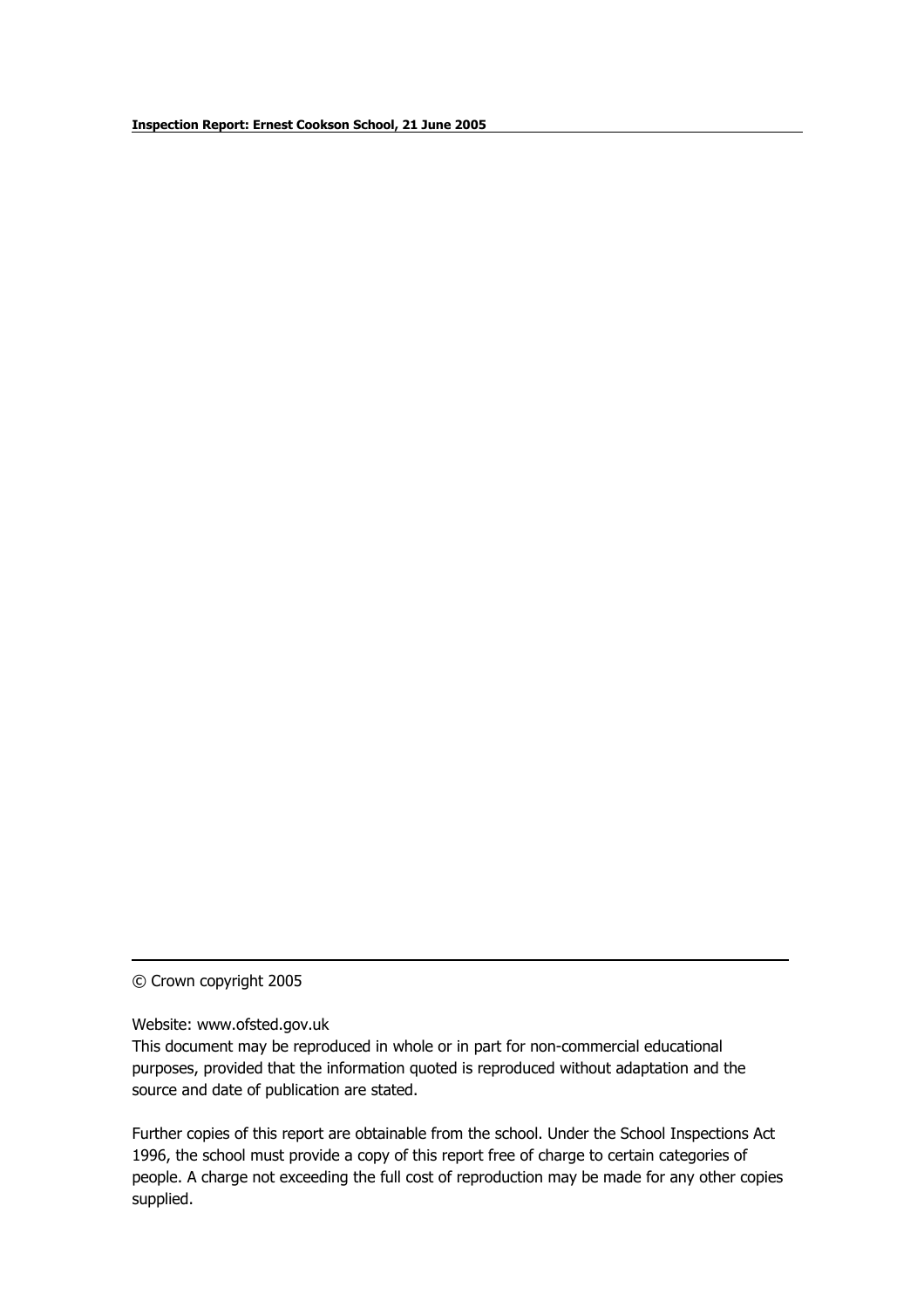# **Introduction**

The inspection was a pilot of the new arrangements for inspection announced by Ofsted in its consultation paper of February 2004. It was carried out with the support and co-operation of Ernest Cookson School and of the local education authority.

The inspection was carried out by one additional inspector.

# **Description of the school**

The school is for boys with social, emotional and behavioural difficulties. A small but significant number had problems with very poor attendance at their previous schools. Seventy-three per cent have free school meals, which is very high. Ninety-five per cent of pupils are from white British backgrounds. There are a very small number of pupils from English speaking mixed race backgrounds. A very small number are looked after children. The school offers outreach support to pupils in mainstream schools in the north of Liverpool. A small number of pupils are educated off-site, where they follow basic key-skills and vocational courses rather than the National Curriculum. All pupils have a statement of their special educational needs.

#### **Key for inspection grades**

| Outstanding  |
|--------------|
| Good         |
| Satisfactory |
| Inadequate   |
|              |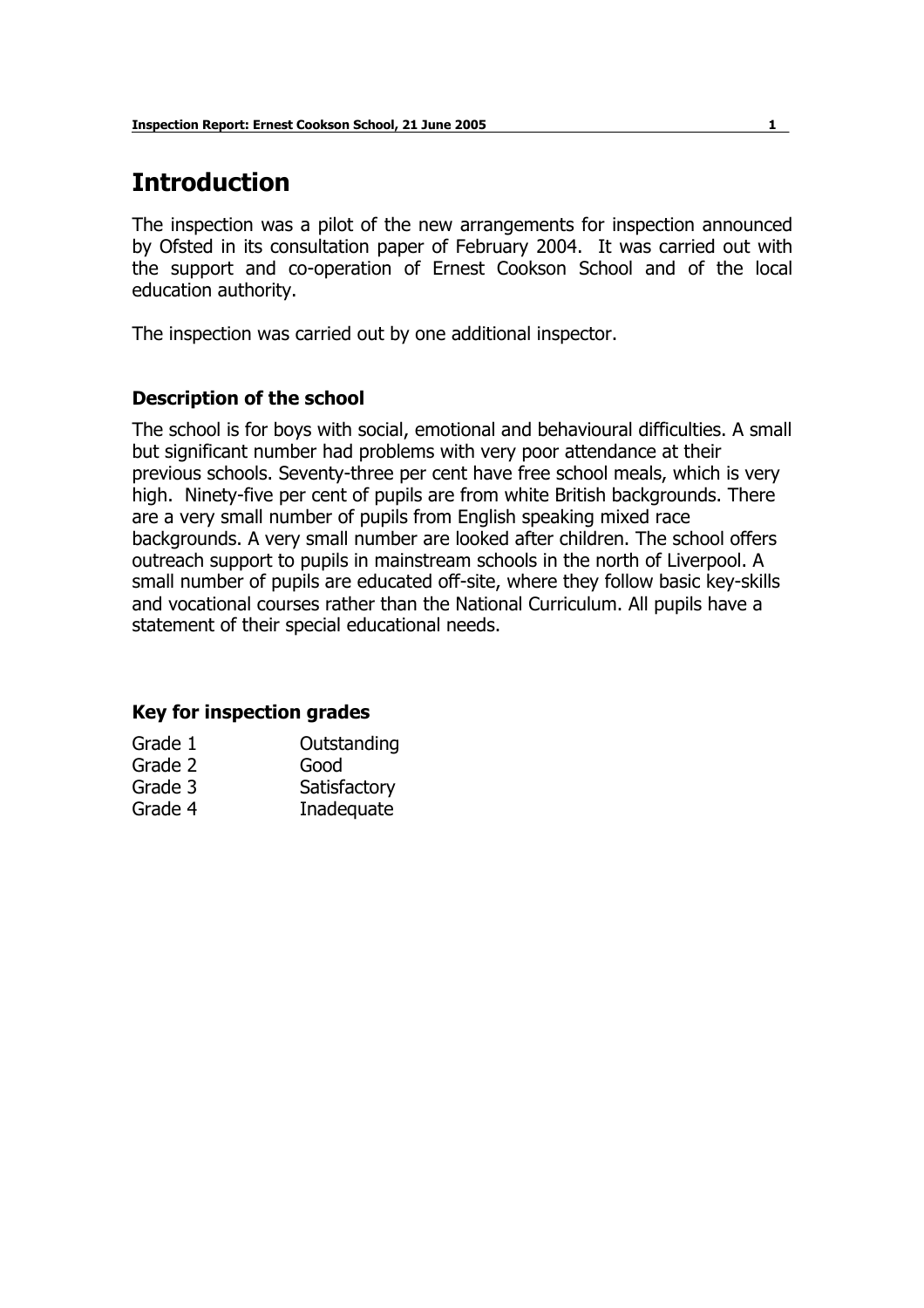# **Overall effectiveness of the school**

The school is effective. This judgement matches the school's own view of itself and that of parents and pupils. It gives good value for money. Teaching and learning are good. Because of this, pupils progress well in their work and improve their behaviour. Teaching could be stronger in helping the pupils to express their thoughts and ideas more clearly. Teachers could also be more effective in helping pupils to have more confidence in trying to spell new words. Improvement since the last inspection is good. This is because the headteacher knows from constantly checking on the success of the school, what is working well and what more needs to be done. Although pupil numbers have reduced in the last few years, staff have kept planned improvements on track despite reductions in the school's budget. This is praiseworthy. Staff have the enthusiasm and skills to build on their current strengths. Prudent financial planning has helped the school build its resources significantly in information and communication technology (ICT) and also to train staff effectively in its use. The headteacherís evaluations of lessons show that staff now need to use ICT more consistently in all subjects.

The school works closely with parents. The learning mentor and other agencies give extra support where it is needed. For example, for those pupils looked after by the local authority. This is a strength of the school. Until recently, attendance in comparison with similar schools was good. Now several pupils with very poor attendance have been admitted to the school. Consequently, attendance rates have fallen. This has set the school new challenges in supporting these pupils and their families.

#### **Grade: 2**

# **What the school should do to improve further**

- Work with parents to improve pupils' attendance.
- Make learning more exciting and effective for pupils by further building staff's confidence in using ICT more frequently in lessons.
- Ensure pupils are given the time, encouragement and skills to express their thoughts more clearly and to tackle more successfully, the spelling of words that they do not readily know.

# **Achievement and standards**

The inspection data provided by the school points to all pupils achieving well. They make good progress in English, mathematics and science. This is better than the cautious judgement made by the school, which took into account the pupils' standards in relation to mainstream schools. Pupils' achievement against statutory targets set by the school and in relation to individual targets in their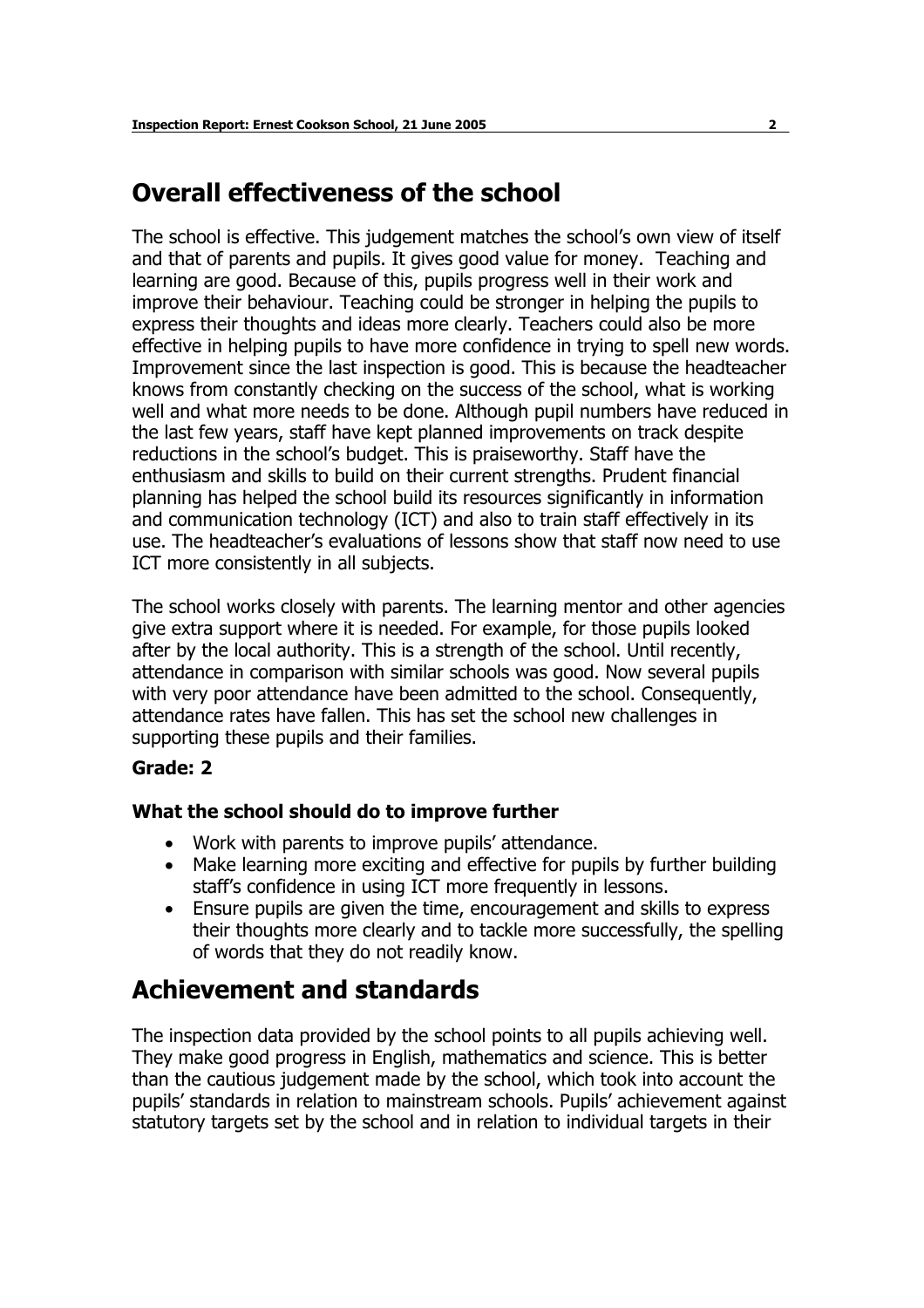work and behaviour show good progress. The very small number of pupils looked after by the local authority or who do not have a white British background do equally as well. Although overall progress is good, pupils could be braver and more confident in sounding out and spelling words that they are unsure of. Also, pupils are short of the skills necessary when explaining themselves clearly when they are talking to others. For example, the school council had many interesting things to talk about but some pupils found it difficult to express their views and ideas with clarity. Also, pupils do not use their computer skills as fully as they might in other subjects. This limits their progress.

#### **Grade: 2**

#### **Personal development and well being**

Personal development and well being are good. The school council has influenced improvements in school life such as being successful in requesting the climbing frame and safety flooring on the junior playground. Pupils play together on this equipment calmly and in harmony. Older pupils choose at break times whether to play outside or stay in school to read or play computer games. This is good practice.

The overall level of pupils' attendance is below that of similar schools. This is a recent problem because of a very small number of pupils who started at the school with extremely poor attendance. The school is working very hard to improve individual pupil's attendance. The majority on roll attends well.

In the context of the school, behaviour is good. Instances of poor behaviour happen from time-to-time which, when extreme, are dealt with generally by fixed-term exclusions. During the inspection, pupils showed respect and consideration for others. The school recognises the need to reduce exclusions to a minimum and is working effectively to achieve this. One technique is for pupils to take relaxation therapy in the schoolís quiet room. During the inspection, pupils responded outstandingly well to this first-rate opportunity.

Pupils' spiritual, moral, social and cultural development is good. Staff celebrate pupils' achievement in work and behaviour throughout the day. Target setting and success sessions mean that pupils know how well they are doing. Pupils respond well to encouragement to adopt safe and healthy lifestyles. The school has gained the Healthy School Award and continues to look at ways of providing fresh food. It is explicit in school life that pupils learn to show consideration for others regardless of their gender or background.

#### **Grade: 2**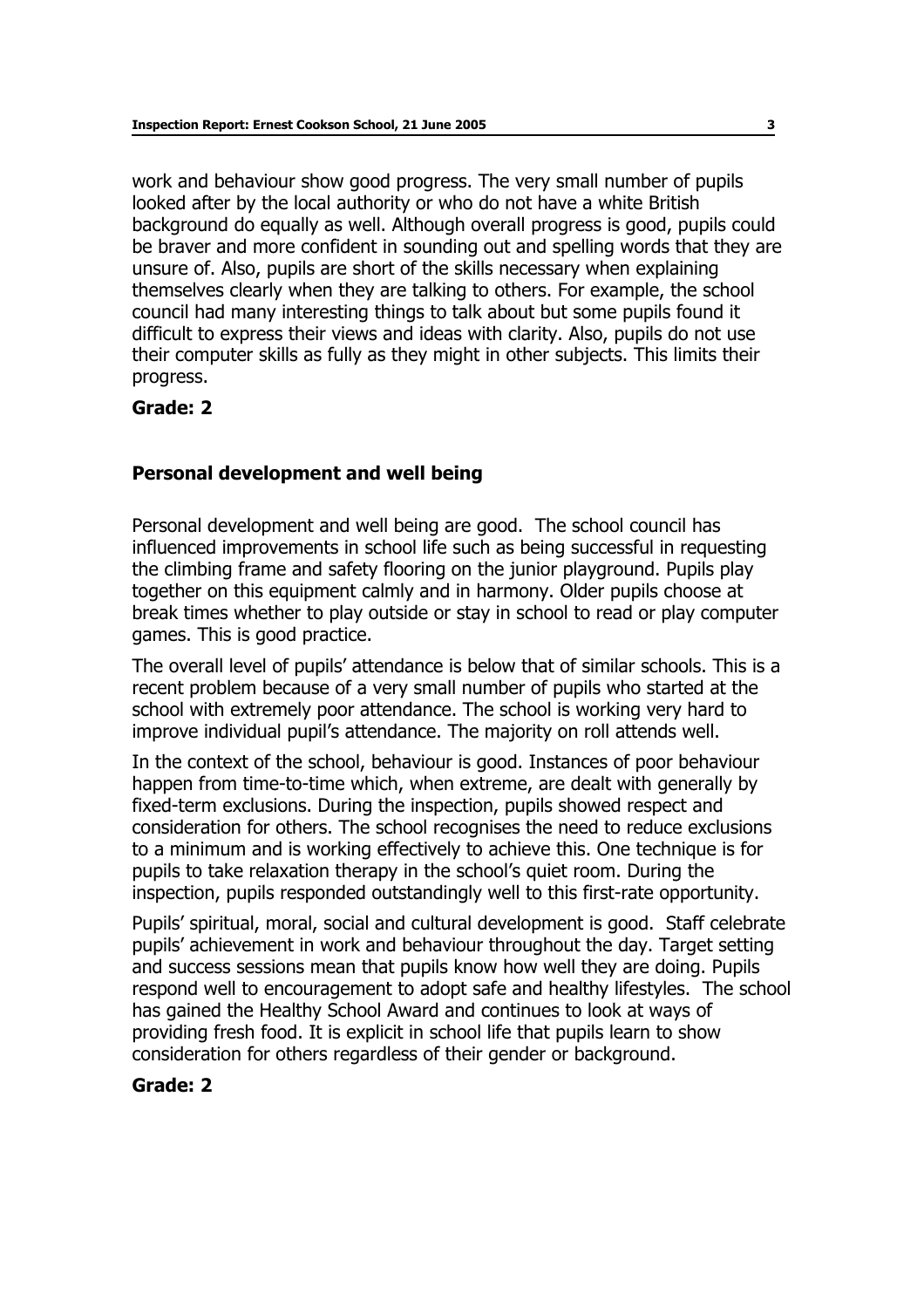# **Quality of provision**

## **Teaching and learning**

Teaching is good. Good support and professional development ensure improved quality. Assessment systems are good in providing information to staff so that they know what the next thing is that each pupil needs to learn. The inspection evidence accords with the headteacher's view that staff have good subject knowledge and ensure consistently that pupils are clear about what they are going to learn and how they should behave; also, that staff-teams work effectively together. This was obvious in a Year 9 mathematics lesson where a support assistant worked separately with a pupil who needed extra help. The headteacher is also right that staff do not use ICT as fully as they could in a broad enough range of lessons and subjects. For example, a lesson in the ICT suite missed huge opportunities to make learning more exciting. A Year 9 pupil drew, cut and pasted shapes into his book in working on 'lines of symmetry' whilst the computers and interactive whiteboard remained unused. Opportunities were also missed in a Year 6 English lesson, when the pupils could have been encouraged to think more for themselves in sounding out words they did not immediately recognise or know how to spell.

#### **Grade: 2**

#### **Curriculum and other activities**

The curriculum is well matched to the behavioural and learning needs of all pupils. Statutory requirements are met. Work in classrooms is enriched with additional opportunities to take part in educational visits. For instance, in design and technology and art and design, lessons in other schools using their specialist resources ensure more effective provision than might otherwise be the case. All pupils are encouraged to develop a healthy and safe lifestyle, with courses on citizenship, sex and relationships, and drugs awareness, supported at times by the local police, the school nurse and the learning mentor. There are good links with local football clubs and other local organisations, which are used to spur the pupils on to more acceptable behaviour. Improvements to the school building have provided the pupils with updated facilities. In return, most pupils contribute well to their own school community and respect what is provided for them.

#### **Grade: 2**

#### **Care, guidance and support**

The school takes good care of all the pupils, who trust staff and know who to turn to if they need help. There is very good support for them when they are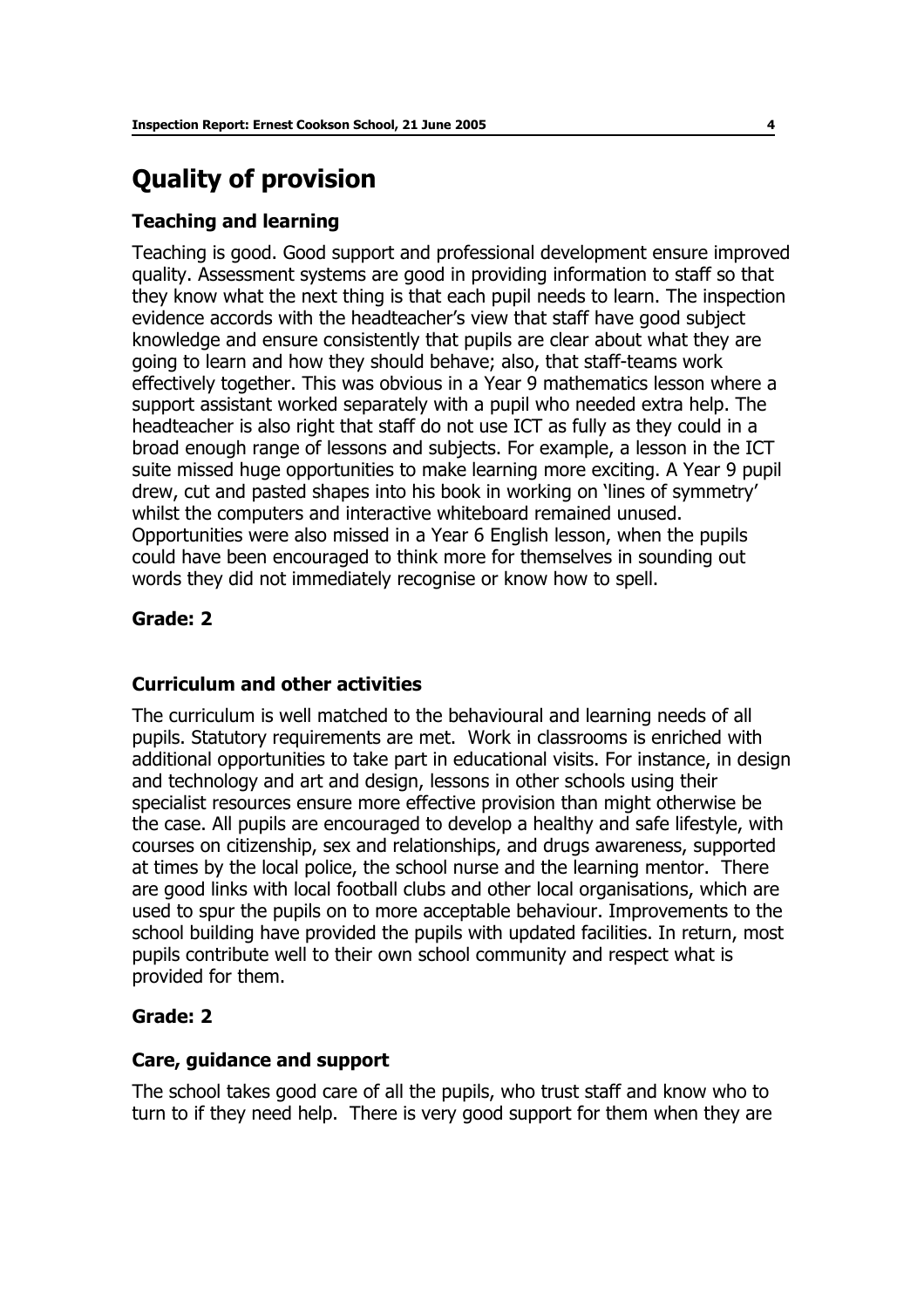upset or troubled. The learning mentor provides valuable input by working closely with the pupils and their families. Monitoring of the pupils' progress and behaviour is well advanced. In pursuit of improvement in pupils' progress, the school realises that an even more precise system of planning for and checking on progress would be beneficial. They are set to introduce this from September 2005. The pupils say that they feel safe in school because instances of bullying and racism are dealt with swiftly and effectively. Good targeted help is provided for those pupils who need extra help with their work or who find it difficult at times to work in larger groups. Child protection and health and safety procedures are in place and known by staff. Good links with outside agencies support the school's effective and individualised help for the pupils, such as vocational and key skill courses for those pupils educated off site.

# **Grade: 2**

# **Leadership and management**

The headteacher provides good leadership. His vision and determination to improve the school has been successful. This is despite a reduced budget because of fewer pupils being admitted. Governors have played their part appropriately in financial planning, which is prudent. Hard decisions have been taken, for example, in working without a deputy headteacher for a while. From September 2005, the headteacher has the opportunity to share the responsibilities of leadership with a newly appointed deputy. The school makes effective use of the resources available to improve pupils' achievement and support their behavioural needs.

The school has improved well since the last inspection, particularly in extending the quality and extent of computer equipment, the preciseness of knowing how well pupils are improving and ensuring that the full statutory curriculum is in place. An outreach service to other schools ensures strong links, which are beneficial in giving opportunities for pupils to experience again mainstream education where it is appropriate. The learning mentor's strong links with parents keeps them involved as much as possible in the work of the school. Self-evaluation is effective. It is built upon a wealth of data about pupils' progress in both achievement and behaviour. The key is the headteacher's good knowledge of what works well in lessons and what could be improved. One such example of effective leadership is the training provided for learning support assistants, who are integral to the school's success. As a result, they are more effective in supporting pupils in class and individually. The staff have the determination and the skills to further improve the school's good provision.

# **Grade: 2**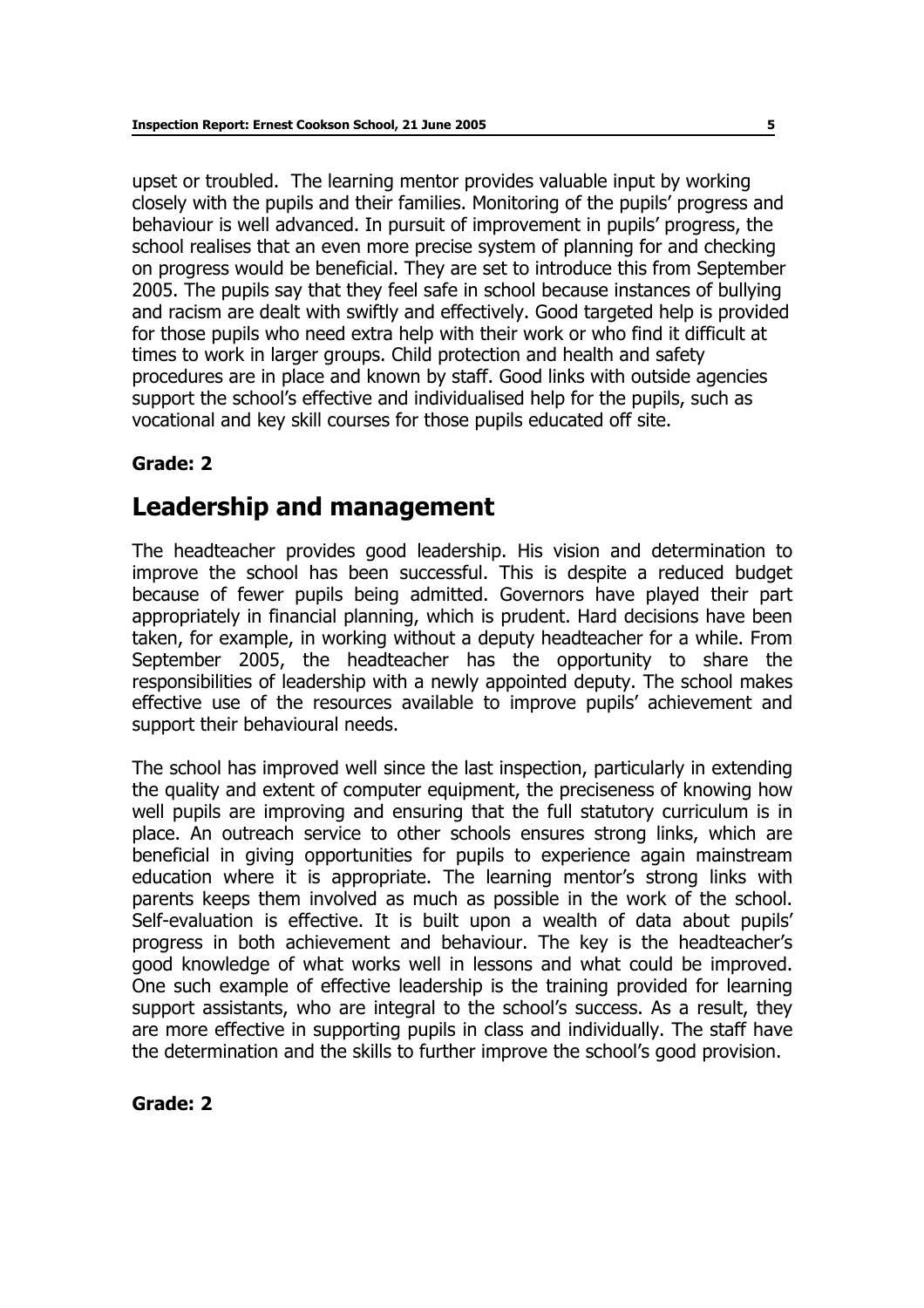**Any complaints about the inspection or the report should be made following the procedures set out in the guidance 'Complaining about HMI-led Ofsted inspections', which is available from Ofstedís website: www.ofsted.gov.uk.**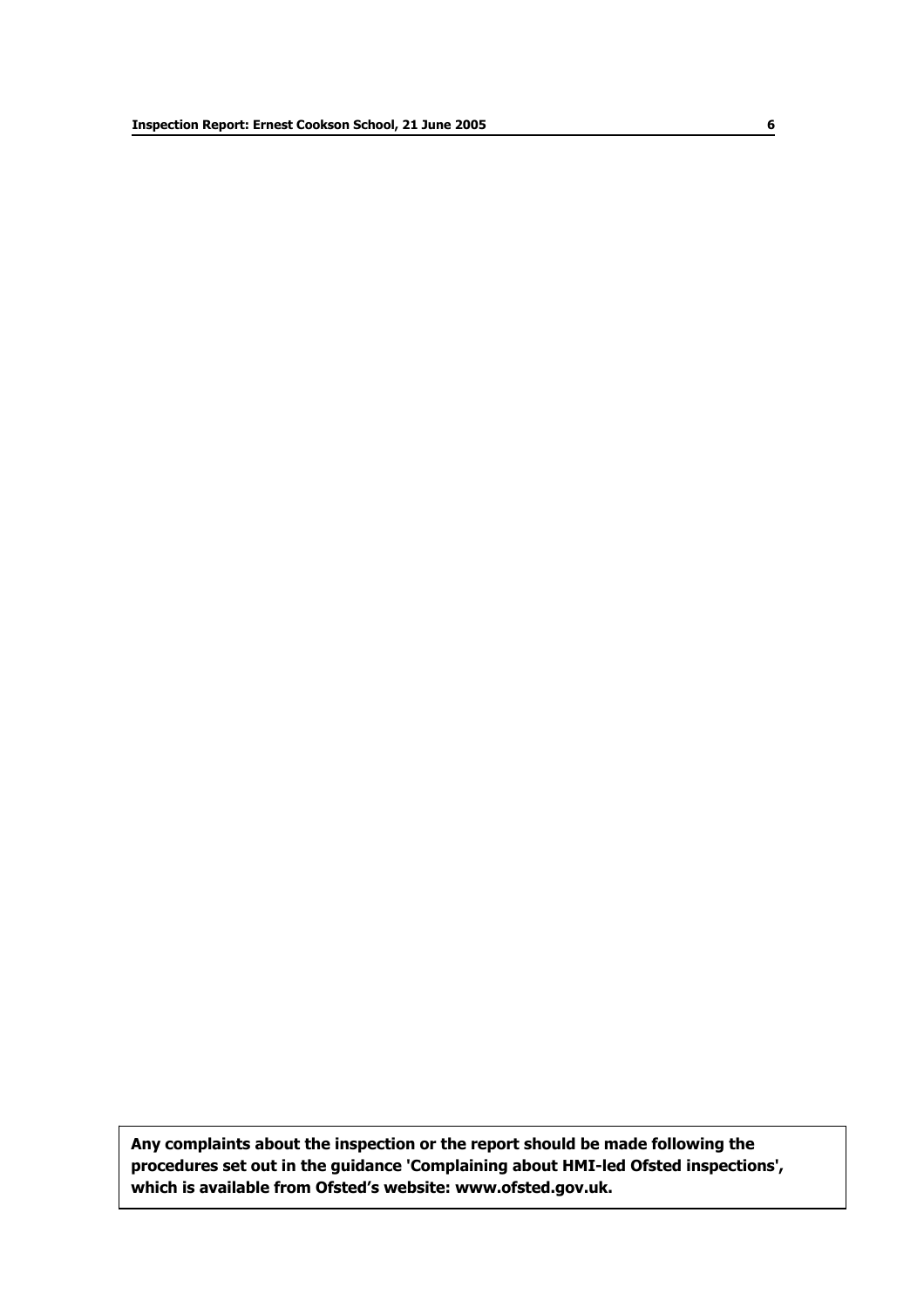## **Annex A**

# **INSPECTION JUDGEMENTS**

| Key to judgements: grade 1 is outstanding, grade 2 good, grade 3 satisfactory, | <b>School</b>  |
|--------------------------------------------------------------------------------|----------------|
| and grade 4 inadequate.                                                        | <b>Overall</b> |
|                                                                                |                |

## **OVERALL EFFECTIVENESS**

| How effective, efficient and inclusive is the provision of education,<br>integrated care and any extended services in meeting the needs of<br>learners? |            |
|---------------------------------------------------------------------------------------------------------------------------------------------------------|------------|
| How well does the school work in partnership with others to promote learners' well   2                                                                  |            |
| being?                                                                                                                                                  |            |
| The quality and standards in the Foundation Stage                                                                                                       | N/A        |
| The effectiveness of the school's self-evaluation                                                                                                       | 2          |
| The capacity to make any necessary improvements                                                                                                         | <b>Yes</b> |
| Effective steps have been taken to promote improvement since the last inspection                                                                        | <b>Yes</b> |

## **ACHIEVEMENT AND STANDARDS**

| How well do learners achieve?                                                          |      |
|----------------------------------------------------------------------------------------|------|
| The <i>standards</i> reached by learners                                               | $4*$ |
| How well learners' make <i>progress</i> , taking account of any significant variations |      |
| between groups of learners                                                             |      |
| How well learners with learning difficulties and disabilities make progress            |      |

# **PERSONAL DEVELOPMENT AND WELL-BEING**

| How good is the overall personal development and well being of the<br>learners?    | $\overline{\mathbf{2}}$ |
|------------------------------------------------------------------------------------|-------------------------|
| The extent of learners' spiritual, moral, social and cultural development          | $\overline{\mathbf{z}}$ |
| The behaviour of learners                                                          | 2                       |
| How well learners enjoy their education                                            | 2                       |
| The extent to which learners adopt safe practices                                  | $\overline{\mathbf{2}}$ |
| The extent to which learners adopt healthy lifestyles                              | 7                       |
| The extent to which learners make a positive contribution to the community.        | 2                       |
| How well learners develop workplace and other skills that will contribute to their | 2                       |
| future economic well being                                                         |                         |

#### **THE QUALITY OF PROVISION**

| How effective are teaching and learning in meeting the full range of<br>learners' needs?                        |  |
|-----------------------------------------------------------------------------------------------------------------|--|
| How well do the curriculum and other activities meet the range of needs $\vert$ 2<br>and interests of learners? |  |
|                                                                                                                 |  |
| How well are learners cared for, guided and supported?                                                          |  |

**\* Standards reached by learners are below the national average but learners achieve well given their capabilities and starting points.**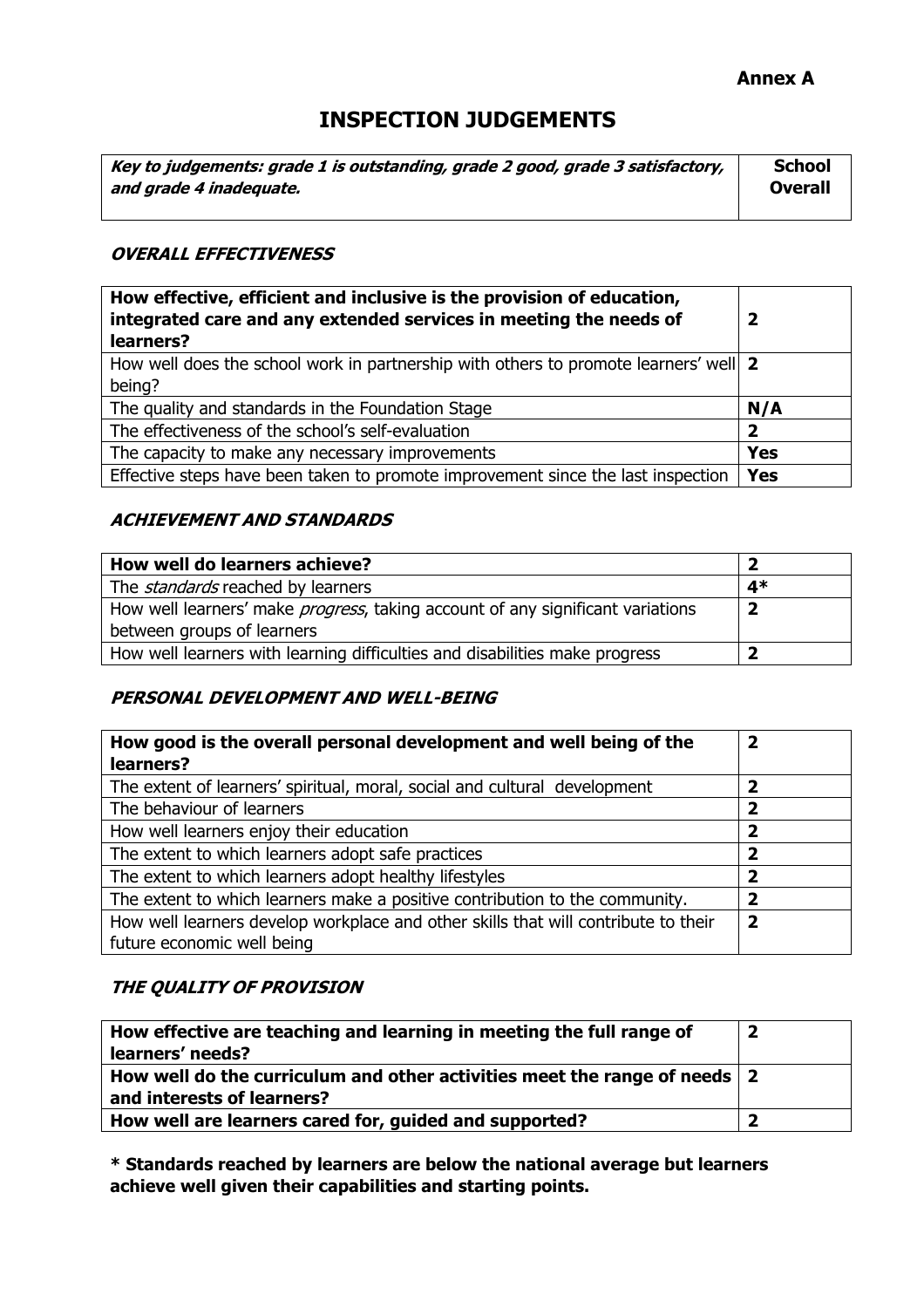| How effective are leadership and management in raising achievement<br>and supporting all learners?                                              | 2                       |
|-------------------------------------------------------------------------------------------------------------------------------------------------|-------------------------|
| How effectively leaders and managers at all levels set clear direction leading to<br>improvement and promote high quality of care and education | 2                       |
| How effectively performance is monitored, evaluated and improved to meet<br>challenging targets, through quality assurance and self-review      | $\overline{\mathbf{2}}$ |
| How well equality of opportunity is promoted and discrimination tackled so that all<br>learners achieve as well as they can                     | $\overline{\mathbf{2}}$ |
| How effectively and efficiently resources are deployed to achieve value for money                                                               | 2                       |
| The extent to which governors and other supervisory boards discharge their<br>responsibilities                                                  | 3                       |
| The adequacy and suitability of staff to ensure that learners are protected                                                                     | <b>Yes</b>              |

| The extent to which schools enable learners to be healthy                            | <b>Delete as</b> |
|--------------------------------------------------------------------------------------|------------------|
|                                                                                      | appropriate      |
| Learners are encouraged and enabled to eat and drink healthily.                      | <b>Yes</b>       |
| Learners are encouraged and enabled to take regular exercise.                        | <b>Yes</b>       |
| Learners are discouraged from smoking and substance abuse.                           | <b>Yes</b>       |
| Learners are educated about sexual health.                                           | <b>Yes</b>       |
| The extent to which providers ensure that learners stay safe.                        | Delete as        |
|                                                                                      | appropriate      |
| Procedures for safeguarding learners meet current government requirements.           | <b>Yes</b>       |
| Risk assessment procedures and related staff training are in place.                  | <b>Yes</b>       |
| Action is taken to reduce anti-social behaviour, such as bullying and racism.        | <b>Yes</b>       |
| Learners are taught about key risks and how to deal with them.                       | <b>Yes</b>       |
| The extent to which learners make a positive contribution                            | <b>Delete as</b> |
|                                                                                      | appropriate      |
| Learners are helped to develop stable, positive relationships.                       | <b>Yes</b>       |
| Learners, individually and collectively, participate in making decisions that affect |                  |
| them.                                                                                | <b>Yes</b>       |
| Learners are encouraged to initiate, participate in and manage activities in         | <b>Yes</b>       |
| school and the wider community                                                       |                  |
| The extent to which schools enable learners to achieve economic well                 | <b>Delete as</b> |
| being                                                                                | appropriate      |
| There is provision to promote learners' basic skills.                                | <b>Yes</b>       |
| Learners have opportunities to develop enterprise skills and work in teams.          | <b>Yes</b>       |
| Careers education and guidance is provided to all learners in Key Stage 3 and 4      |                  |
| and the sixth form.                                                                  | <b>Yes</b>       |
| Education for all learners aged 14-19 provides an understanding of employment        |                  |
| and the economy.                                                                     | <b>NA</b>        |